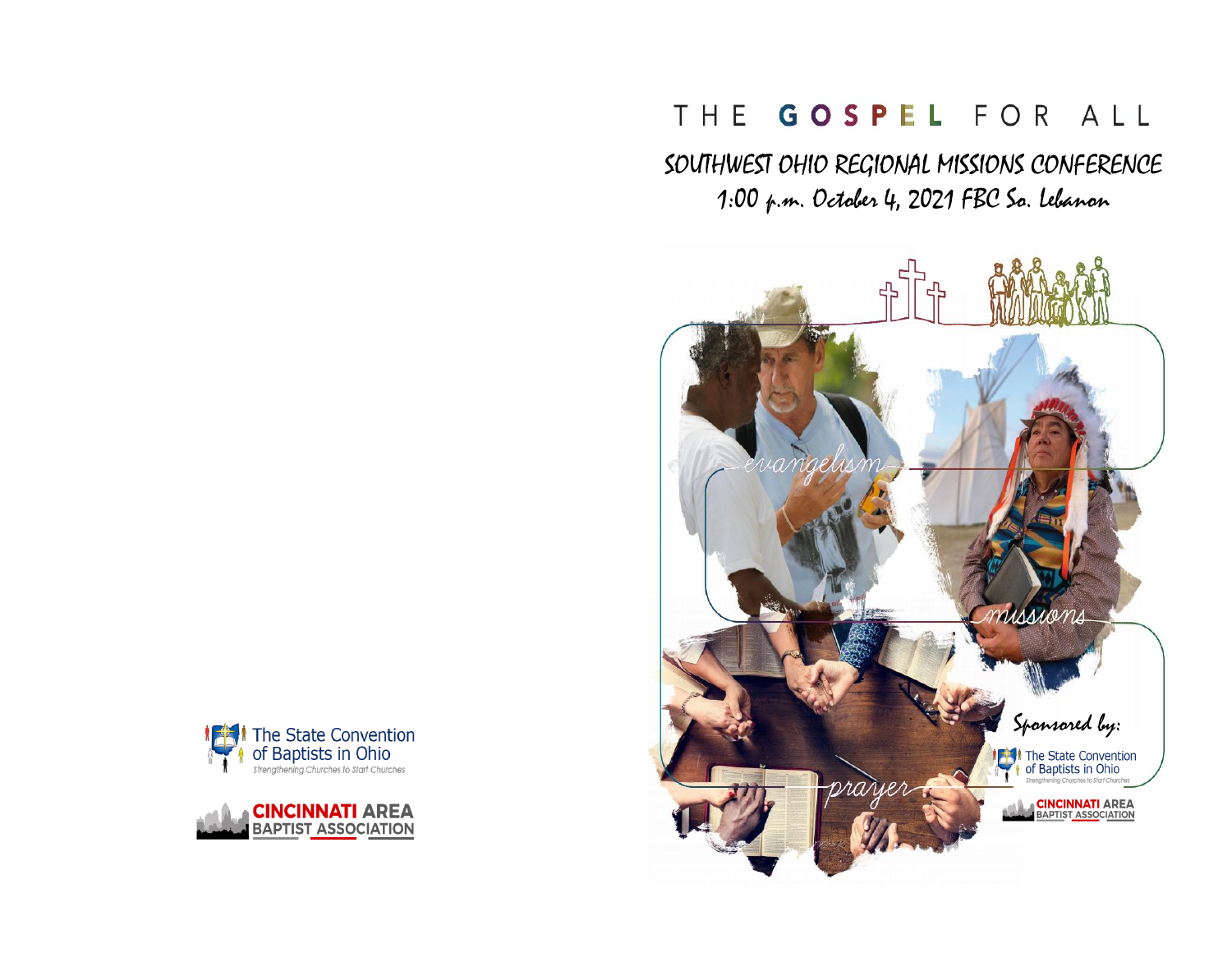## **2021 Southwest Ohio Missions Conference**

## October 4, 2021 Schedule

1:00 Prayer

Welcome & Opening Duane Floro, Mark Snowden, Dave Frasure

1:10Opening Duane Floro 1:151st Speaker Jamie Work

#### 2:00Breakout #1 (:35)

| IMB  | Jamie Work, Phil Nelson       |
|------|-------------------------------|
| NAMB | <b>Travis Smalley</b>         |
| SCBO | Duane Floro                   |
| DR   | John Heading / Josh Wright    |
| WMU  | Cathy Pound/Jean DiFlippo     |
| CABA | Mark Snowden / Jason McKinney |

## 2:40Breakout #2 (:35)

Same rooms – repeat

#### 3:15Break

- 3:302nd Speaker Dean Fulks 4:15 Dismiss Missionaries Missions Fair Dismiss Missionaries
- 

4:15Closing Duane Floro

4:30- 6:45 Missions Fair

6:45CABA Annual Meeting Sanctuary Keynote Speaker Jeremy Westbrook



**Dr. Jeremy Westbrook** serves as the new Executive Director-Treasurer of the State Convention of Baptists in Ohio. Before coming back to Ohio, Jeremy served as the Senior Associate Pastor of Calvary Church in Clearwater, FL and also as the Lead Missional Strategist of the Suncoast Baptist Association. Originally, Dr. Westbrook came to Ohio in 2008 to plant Living Hope Church in Marysville.





**Dr. Jamison (Jamie) L. Work** served as a pastor for more than 36 years in six churches across three states. While serving as a local pastor, Dr. Work sponsored three successful church plants, started two Christian schools, and initiated a Church Planting and Theological Training Institute. He and his wife also served with the IMB for three years in the Middle East and serves at the IMB's home office in Richmond, Va.

**Joshua Wright** leads CABA's Mudout Unit. He works full time in commercial construction and is also an active member of University Baptist in Middletown. His first experience with DR was in December 2012 when SuperStorm Sandy hit the East Coast. Josh went with CABA's Mudout Team. He has answered many mudout callouts since then and in 2019 took over the role of mudout training for Ohio Baptists.